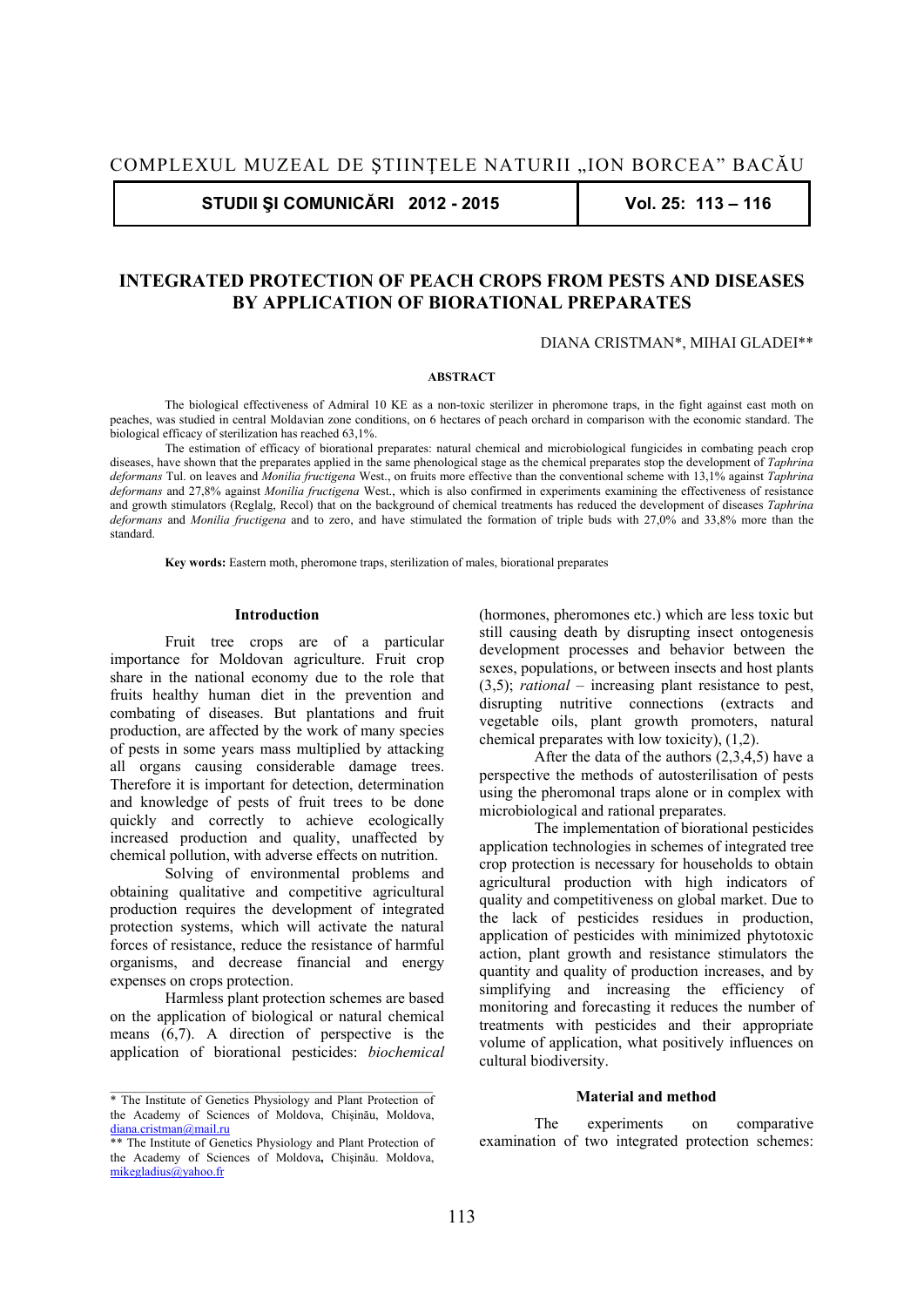based on chemical and biorational preparates were spent on peach orchard in household LLC "AgroBrio" v. Băcioi, in Ialoveni. The experiment was mounted on a massive of 15 ha which was separated in two variants: 1 - "Household Etalon" of 14 ha and 2-nd variant - "Experimental" - 1 hapreventive treatment against pests and diseases are related to the development of plant phenology, in both variants were performed sprayings in the same period as in the integrated protection scheme developed by the Laboratory of Integrated Protection. On Variant 1 were performed 5 treatments with chemical preparates, and 6 treatments in 2-nd variant with biorational preparates in fighting *Taphrina deformans* Tul. on leaves and *Monilia fructigena* West. on fruits of peach crop with biorational preparates *Funecol -* 4,0 l/ha (0,5 l/ha); *Rizoplan -*  2,0 l/ha, *Trihodermina* - 5 l/ha.

The experiments for determining the efficacy of integrated scheme based on the use of biorational preparates in comparison with chemical household etalon against *Grapholita molesta* Busck and *Anarsia liniatella* Zeller were used pheromonal traps, and against aphids and mites the natural insecticide *Pelecol*- 10l/ha.

The effectiveness examination of preparate Admiral in combating (*Grapholita molesta* Busck), and (*Anarsia liniatella* Zeller) on peach trees was spent on a surface of 6 ha of peach orchard in the pheromonal traps processed with sterilisators. The traps were uniformly installed- 10 traps/ha on a distance of 30x30 m, at a proper height- 2-2,5 m. The

evidence of captures in the control traps was performed once every 5 days until the end of butterfly flight after method (5). The number of predatory insects was calculed on 10 trees in every variant.

# **Results and discussions**

Examination of the data presented in (Tables 1) shows that biorational preparates applied in the same phenological stage as the chemical preparates stop the development of *Taphrina deformans* Tul. on leaves and *Monilia fructigena* West. on fruits more effective than the conventional scheme with 81,6% against *Taphrina deformans* Tul. and 52,2 % against *Monilia fructigena* West.. Which is also confirmed in experiments about examining the effectiveness of growth and resistance stimulators (Reglalg, Recol) that on the background of chemical treatments have reduced the development of diseases *Taphrina deformans* and *Monilia fructigena* to zero, and have stimulated the formation of triple flower buds with 27,0% and 33,8% more than the etalon.

Analyzing the data from tables 3 and 4 we found that the biological effectiveness of the method of *Grapholita molesta* Busck and *Anarsia liniatella* Zeller male autosterilisation in pheromonal traps processed with hormonal preparate Admiral in peach orchard was 63.1% at the evidence of damaged shoots and an efficacy of 77.6% at the evidence of damaged fruits compared to chemical etalon.

**Table 1 -** The efficacity of applying schemes of biorational preparates in peach protection against *Taphrina deformans* Tul. on leaves and *Monilia fructigena* West., on fruits, peach orchards at LLC "Agrobrio", central zone, 2014.

| <b>Variants</b>                         | Spreading degree of<br>Taphrina deformans on<br>100 shoots, $(\frac{6}{6})$ | *Biological<br>efficacity,<br>$\frac{1}{2}$ | Spreading degree of<br>Monilia fructigena on<br>100 fruits, $(\% )$ | *Biological<br>efficacity,<br>(%) |
|-----------------------------------------|-----------------------------------------------------------------------------|---------------------------------------------|---------------------------------------------------------------------|-----------------------------------|
| Control                                 | 81.6                                                                        | $\overline{\phantom{a}}$                    | 20.1                                                                | ۰                                 |
| Chemical<br>Etalon                      | 63.3                                                                        | 22.4                                        | 13.3                                                                | 33.8                              |
| Experiment                              | 15.0                                                                        | 81.6                                        | 9.6                                                                 | 52.2                              |
| *- in comparison with untreated control |                                                                             |                                             |                                                                     |                                   |

**Table 2 -** The biological effectiveness of the sterilization method of *Grapholita molesta* Busck and *Anarsia liniatella* Zeller males in pheromonal traps processed with hormonal preparates, LLC "Agrobrio", peach orchard, central Moldavian zone conditions, Băcioi village, 2014

| Variant  | Nr. of fruits (pieces) | Damaged fruits | Damaged fruits,<br>$\frac{0}{0}$ | <i>*Biological</i><br>efficacy of the<br>method $%$ |
|----------|------------------------|----------------|----------------------------------|-----------------------------------------------------|
| Control  | 300                    | 215            | 71.6                             | $\overline{\phantom{0}}$                            |
| Chemical | 300                    | 104            | 34.6                             | 51.                                                 |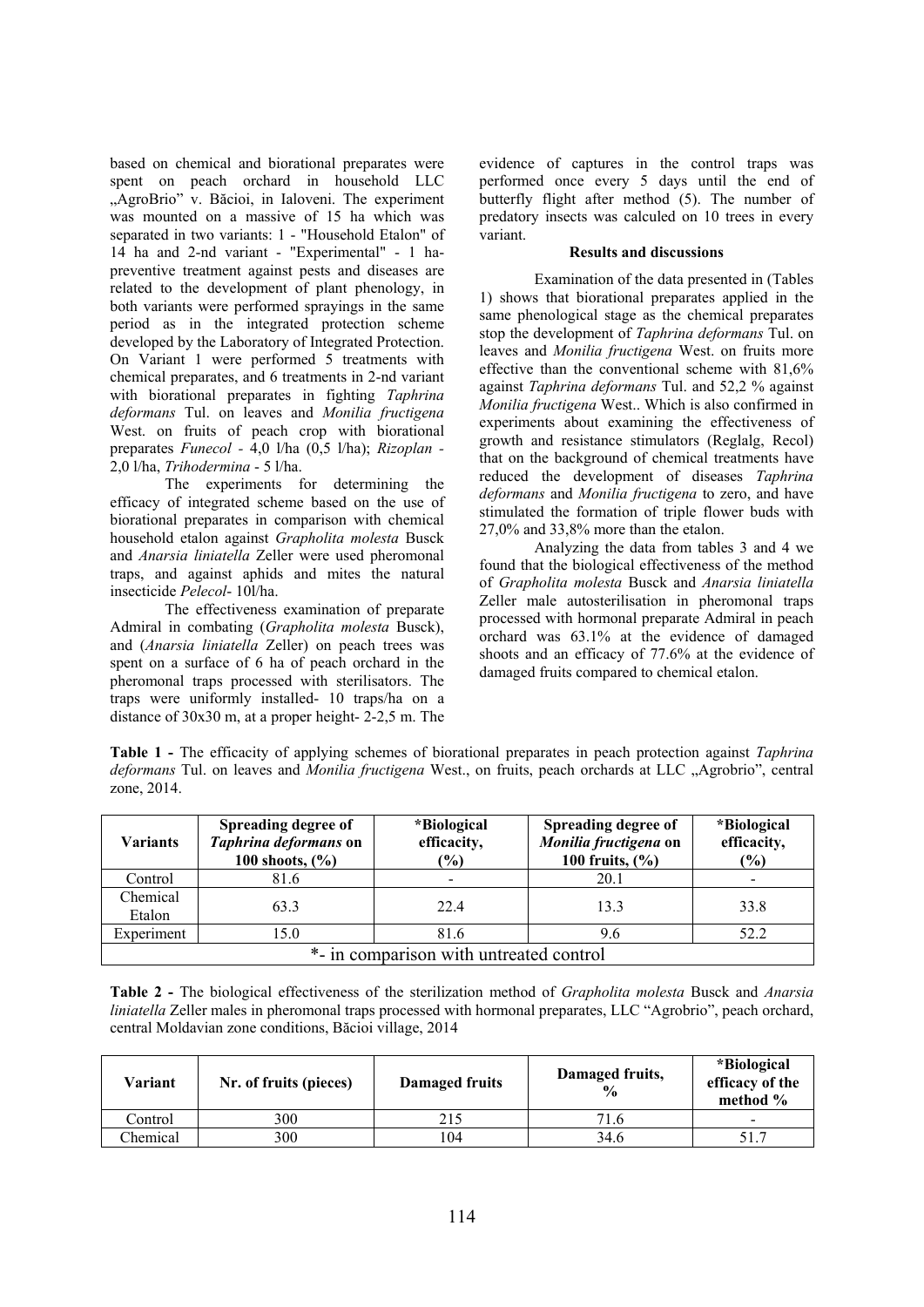| Etalon                                        |     |    |  |                     |  |
|-----------------------------------------------|-----|----|--|---------------------|--|
| :xperiment                                    | 300 | 48 |  | $\overline{ }$<br>w |  |
| $*_{in}$<br>Comparison with untreated control |     |    |  |                     |  |

Analyzing the data from tables 2 and 3 we found that the biological effectiveness of the method of *Grapholita molesta* Busck and *Anarsia liniatella* Zeller male autosterilisation in pheromonal traps processed with hormonal preparate Admiral in peach orchard was 63.1% at the evidence of damaged shoots and an efficacy of 77.6% at the evidence of damaged fruits compared to chemical etalon.

**Table 3 -** The biological effectiveness of the sterilization method of *Grapholita molesta* Busck and *Anarsia liniatella* Zeller males in pheromonal traps processed with hormonal preparates, LLC "Agrobrio", peach orchard, central Moldavian zone conditions, Băcioi village, 2014

| Variant                               | Nr. of shoots (piece) | <b>Damaged shoots</b> | Damaged shoots, % | <i>*Biological</i><br>efficacy of the<br>method % |
|---------------------------------------|-----------------------|-----------------------|-------------------|---------------------------------------------------|
| Control                               | 600                   | 350                   | 58.3              |                                                   |
| Chemical<br>Etalon                    | 600                   | 193                   | 32.1              | 44.9                                              |
| Experiment                            | 600                   | 129                   | 21.5              | 63.1                                              |
| *in comparison with untreated control |                       |                       |                   |                                                   |



**Fig. 1 -** The dynamics of *Grapholita molesta* Busck butterflies catch in pheromonal traps on peach trees LLC "Agrobrio", central Moldavian zone, Băcioi village, 2014.

The researches had shown that in natural conditions typical for Republic of Moldova *Grapholita molesta* Busck. has developed in 4 full generations (Fig. 1). Seasonal dynamics of the first generation of the *Grapholita molesta* Busck species 2014 is within the limits from 30 April to 27 May, with a duration of about 1 month. The peak of the 2nd generation sexual cycle was fixed from 3 June to 17 June, during 15 days. The 3-rd generation has a seasonal sexual cycle in the time that lies between the 2nd decade of July and the first decade of August. The 4-th generation has a seasonal cycle from 12 August to 19 September lasting for 37 days.

#### **Conclusions**

1. Applying six treatments with biorational preparates to combat *Taphrina deformans* Tul. on leaf and *Monilia fructigena* West. on fruits with preparate Funecol- 4.0 l/ha (2 treatments and 2 treatments with 0,5 l/ha with *Rizoplan* - 2.0 l/ha and *Trihodermina* -5 l/ha) had reduced in the experimental variant the degree of extent of *Taphrina deformans* Tul. disease on leaves to 15.0%, compared to chemical etalon which spread has reached - 63.3% and to untreated control which spread was - 81.63%.

2. The researches we made had shown that the oriental worm on peach culture in the Central region of Moldova, had developed four full generations.